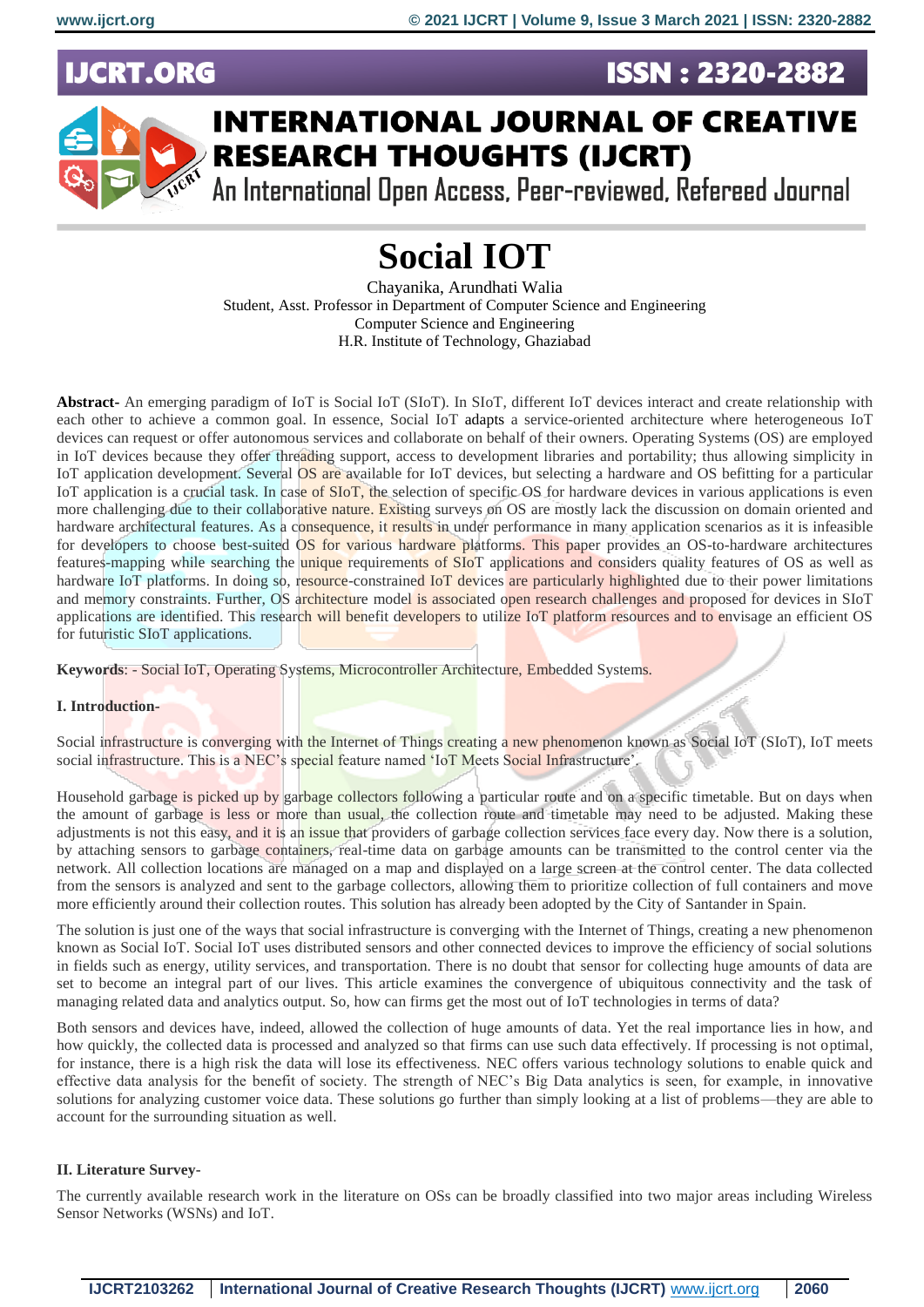## **1. WSNs**

In last decade or so, many research studies are conducted on the suitability of OSs for constrained environments. The design of a lightweight Linux Security Module (LSM) is presented in which claims implementation with minimal changes in the kernel. The LSM module design ensures generality and its access control for other modules. In this, the performance analysis of tailored Linux OS on different microcontrollers is provided. The paper discusses the memory management and processes running in the tailored Linux design while also describing some key differences in the kernel with that of Desktop Linux. While the majority of other survey papers on constrained OSs are domain oriented as they describe features and layers of OSs which are appropriate for particular domains. Primarily these surveys are focused on WSNs. For instance, a research paper has discussed the support for different programming languages framework along with the networking protocols supported by various OSs for WSNs. The hardware platforms on which these OSs can be ported are also figured out. Authors discussed multiple OSs while considering various features required for WSNs. These features are discussed in the light of architecture, programming model, scheduling techniques, memory protection and management, communication stack, resource sharing algorithms and real-time capabilities. This research work also considered the requirements and key challenges for any OS to run in domain-specific hardware in constrained environments. The software stacks of the OS are taken into consideration and availability of some core libraries in software development kit (SDK) is investigated as well.

## **2. IoT**

The majority of research works on the OS selection specific to IoT domain are either focused only on a certain OS or have limited scope. For instance, the technical aspects of various OSs are individually considered in several papers. Some major concerns in the design of OSs for typical network domains are highlighted. In this context, the architecture of these OSs is elaborated, and corresponding advantages and disadvantages due to the underlying architecture for these domains are reviewed in these papers. The algorithms developed for resource sharing, memory protection, and management of these OSs are also discussed. Moreover, these papers describe design and implementation of typical modules/layers in specific OSs. Similarly, features of specific layers or modules of OS to serve in a certain domain are also emphasized in some research studies.

Specifically, a comparative survey on existing OSs for IoT is conducted. Therein, authors comprehensively discussed all the potential OSs for IoT and compared them according to a specific set of criteria. In this, a short survey on the selection of suitable OS for two different classes of IoT platforms is presented. The survey briefly discusses the requirement of choosing the right OSs for IoT hardware platform architectures including the Cortex-M and TI MSP430 microcontrollers. Another brief survey on the different available options of OSs for IoT devices is presented. The paper discusses the desired features of an OS for IoT while presenting a comparison of existing OSs based on these features and a generic framework for designing a potential OS for IoT. We have opted a similar approach, but in our case, the hardware architectural features of IoT devices are also highlighted while suggesting specific OS for IoT device(s). In addition, the application specific scenarios where device-level interaction and socialization become the key requirements of SIoT are also particularly emphasized.

#### **III. Applications of Social IoT-**

Several SIoT application scenarios can emerge involving the continuous and evolving interaction among a variety of devices. Some of the prospective socialization opportunities in IoT applications are as follows-

- 1. Smart Shopping Mart Retailing
- 2. Healthcare and Telemedicine
- 3. Intelligent Multimedia Streaming System
- 4. Smart societal interaction
- 5. Traffic surveillance and road safety

## **IV. OS Recommendations-**

The constrained devices in SIoT applications have different requirements such as device-level interaction, socialization, trustworthiness evaluation, among others. These requirements can be enabled through specific features in embedded OSs and hence should be explored prior to an OS selection. Moreover, to efficiently manage the hardware resources, the selected OS, in turn, needs to be run on suitable hardware architectures. In this Section, an OS-to-hardware architectures feature-mapping is provided so that the corresponding features meet the requirement of SIoT applications. Firstly, several unique features of embedded OSs are identified which are significant for SIoT paradigm. These features are taken as performance metrics for choosing an OS and stated along with their corresponding support capabilities desired for hardware platforms.

The SIoT devices are heterogeneous and every device has to go through and perform different phases of friendship establishment with other devices to avail some service(s) or compose entirely new ones. So at each phase, the devices perform some type of ranking to evaluate and assess the available options according to different SIoT components. To make this ranking and evaluation easy and efficient, we provide a mapping of features of devices (software and hardware resources) on different SIoT components. Thus, the complete SIoT cycle of social relationship establish, starting from service discovery up to relationship management. For instance, considering the transitivity property in case of trustworthiness, a device can get more trust opinions from other devices if it is supported by rich communication interfaces ('σ') offered by its OS and the hardware.